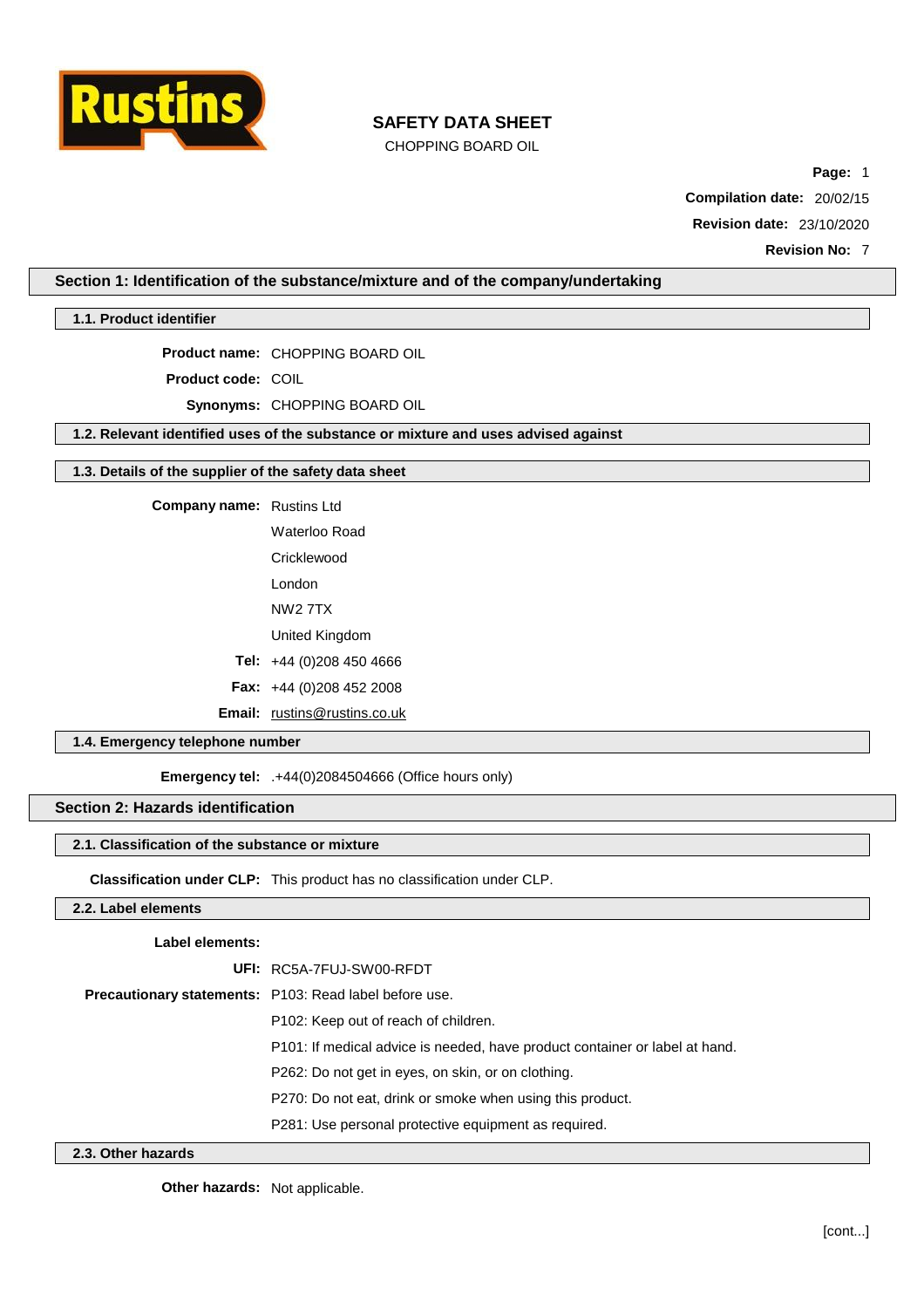# CHOPPING BOARD OIL

**Page:** 2

#### PBT: This product is not identified as a PBT/vPvB substance.

### **Section 3: Composition/information on ingredients**

**3.2. Mixtures**

**Section 4: First aid measures**

**4.1. Description of first aid measures**

**Skin contact:** Wash immediately with plenty of soap and water.

**Eye contact:** Bathe the eye with running water for 15 minutes.

**Ingestion:** Wash out mouth with water.

**Inhalation:** Consult a doctor.

#### **4.2. Most important symptoms and effects, both acute and delayed**

**Skin contact:** There may be mild irritation at the site of contact.

**Eye contact:** There may be irritation and redness.

**Ingestion:** There may be irritation of the throat.

**Inhalation:** No symptoms.

**Delayed / immediate effects:** Immediate effects can be expected after short-term exposure.

**4.3. Indication of any immediate medical attention and special treatment needed**

#### **Immediate / special treatment:** Not applicable.

**Section 5: Fire-fighting measures**

**5.1. Extinguishing media**

**Extinguishing media:** Suitable extinguishing media for the surrounding fire should be used. Use water spray to cool containers.

#### **5.2. Special hazards arising from the substance or mixture**

**Exposure hazards:** In combustion emits toxic fumes.

**5.3. Advice for fire-fighters**

**Advice for fire-fighters:** Wear self-contained breathing apparatus. Wear protective clothing to prevent contact

with skin and eyes.

**Section 6: Accidental release measures**

#### **6.1. Personal precautions, protective equipment and emergency procedures**

**Personal precautions:** Refer to section 8 of SDS for personal protection details. Turn leaking containers leak-

side up to prevent the escape of liquid.

#### **6.2. Environmental precautions**

**Environmental precautions:** Do not discharge into drains or rivers. Contain the spillage using bunding.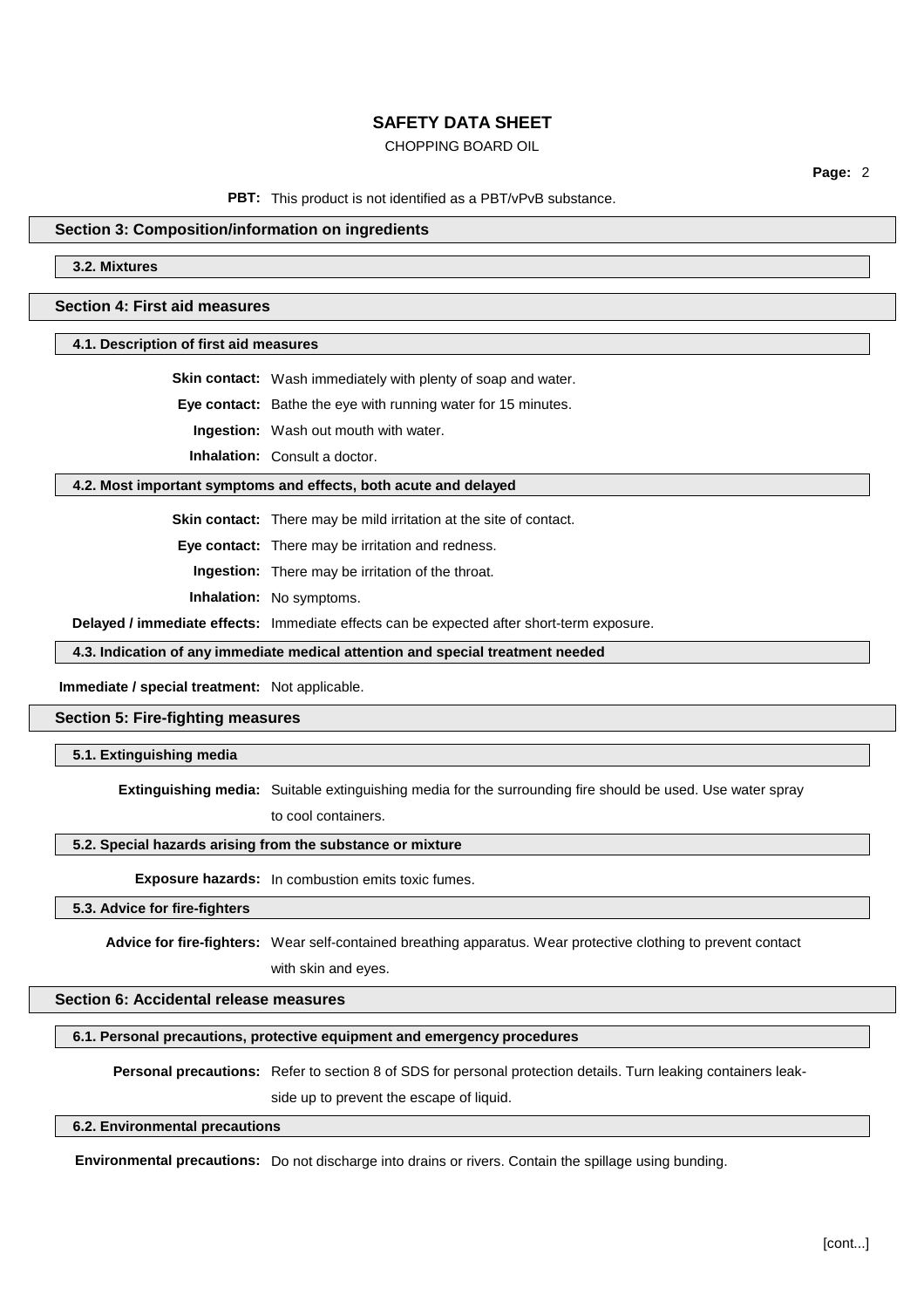# CHOPPING BOARD OIL

### **6.3. Methods and material for containment and cleaning up**

**Clean-up procedures:** Absorb into dry earth or sand. Transfer to a closable, labelled salvage container for

disposal by an appropriate method.

### **6.4. Reference to other sections**

**Reference to other sections:** Refer to section 8 of SDS.

## **Section 7: Handling and storage**

## **7.1. Precautions for safe handling**

**Handling requirements:** Avoid direct contact with the substance. Ensure there is exhaust ventilation of the area.

Smoking is forbidden. Earth any equipment used in handling.

## **7.2. Conditions for safe storage, including any incompatibilities**

**Storage conditions:** Store in a cool, well ventilated area. Keep container tightly closed.

**Suitable packaging:** Glass. Coated steel.

**7.3. Specific end use(s)**

**Specific end use(s):** No data available.

# **Section 8: Exposure controls/personal protection**

#### **8.1. Control parameters**

**Workplace exposure limits:** No data available.

#### **DNEL/PNEC Values**

# **DNEL / PNEC** No data available.

#### **8.2. Exposure controls**

**Engineering measures:** Ensure there is sufficient ventilation of the area. **Respiratory protection:** Respiratory protection not required. **Hand protection:** Protective gloves. **Eye protection:** Safety glasses. Ensure eye bath is to hand. **Skin protection:** Protective clothing.

### **Section 9: Physical and chemical properties**

#### **9.1. Information on basic physical and chemical properties**

|                                             | <b>State: Liquid</b>                             |
|---------------------------------------------|--------------------------------------------------|
|                                             | <b>Colour:</b> Milky, off-white.                 |
|                                             | <b>Odour:</b> Barely perceptible odour           |
| <b>Evaporation rate:</b> No data available. |                                                  |
|                                             | <b>Oxidising:</b> Non-oxidising (by EC criteria) |
| <b>Solubility in water: Miscible</b>        |                                                  |
|                                             | <b>Viscosity: Non-viscous</b>                    |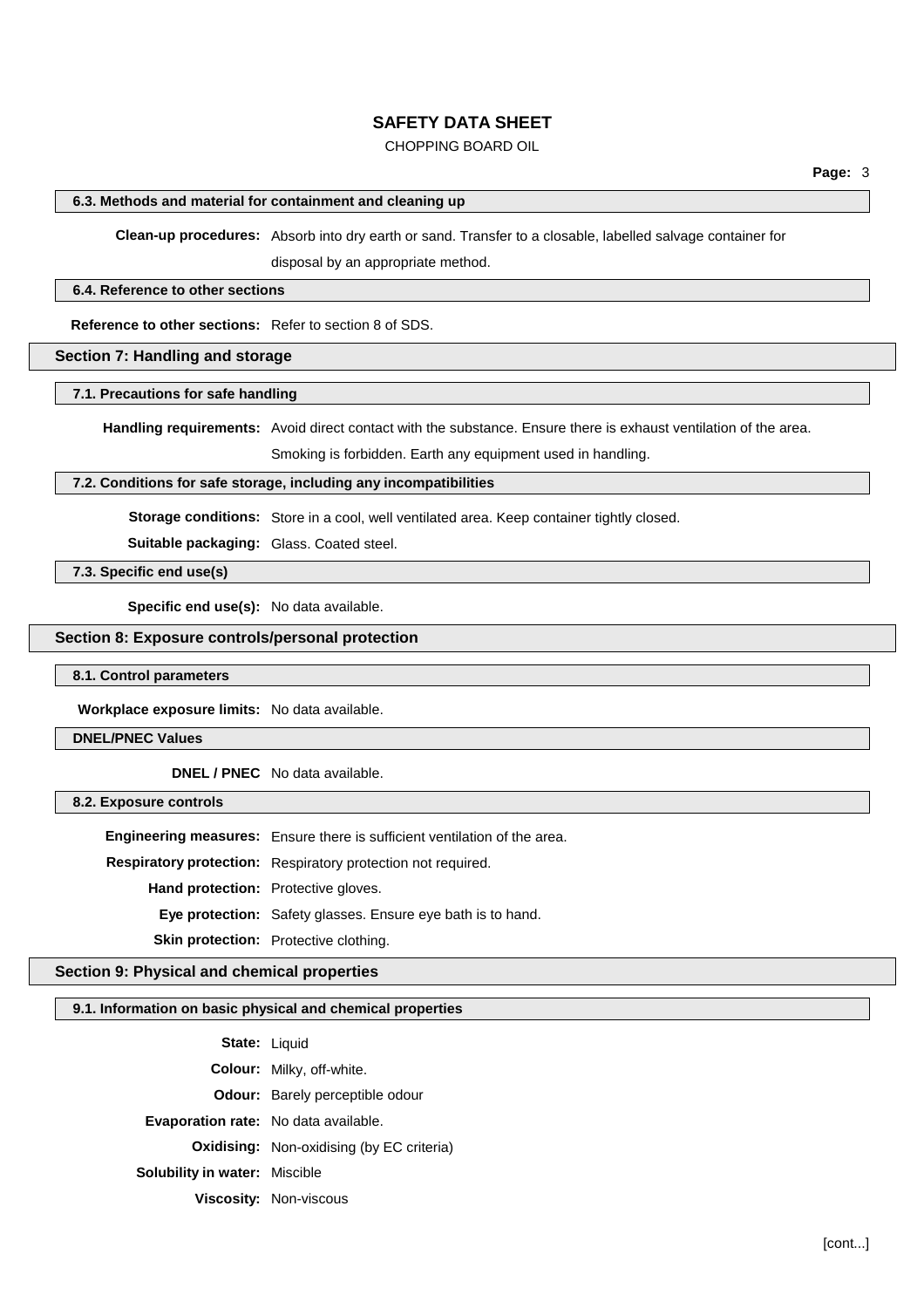# CHOPPING BOARD OIL

#### **Page:** 4

| <b>Boiling point/range°C: 100</b>                       |                                                 | Melting point/range°C: No data available. |
|---------------------------------------------------------|-------------------------------------------------|-------------------------------------------|
| <b>Flammability limits %: lower:</b> No data available. |                                                 | upper: No data available.                 |
| <b>Flash point °C:</b> $>93$                            | Part.coeff. n-octanol/water: No data available. |                                           |
| Autoflammability°C: No data available.                  |                                                 | Vapour pressure: No data available.       |
| Relative density: $1.042 \& 20 \text{ C}$               |                                                 | $pH: 7.5-8.0$                             |
|                                                         | <b>VOC g/l:</b> No data available.              |                                           |

**9.2. Other information**

**Other information:** No data available.

### **Section 10: Stability and reactivity**

**10.1. Reactivity**

**Reactivity:** Stable under recommended transport or storage conditions.

**10.2. Chemical stability**

**Chemical stability:** Stable under normal conditions.

### **10.3. Possibility of hazardous reactions**

**Hazardous reactions:** Hazardous reactions will not occur under normal transport or storage conditions.

Decomposition may occur on exposure to conditions or materials listed below.

#### **10.4. Conditions to avoid**

**Conditions to avoid:** Heat.

**10.5. Incompatible materials**

**Materials to avoid:** Strong oxidising agents. Strong acids.

#### **10.6. Hazardous decomposition products**

**Haz. decomp. products:** In combustion emits toxic fumes.

**Section 11: Toxicological information**

#### **11.1. Information on toxicological effects**

**Toxicity values:** No data available.

## **Symptoms / routes of exposure**

**Skin contact:** There may be mild irritation at the site of contact.

**Eye contact:** There may be irritation and redness.

**Ingestion:** There may be irritation of the throat.

**Inhalation:** No symptoms.

**Delayed / immediate effects:** Immediate effects can be expected after short-term exposure.

# **Section 12: Ecological information**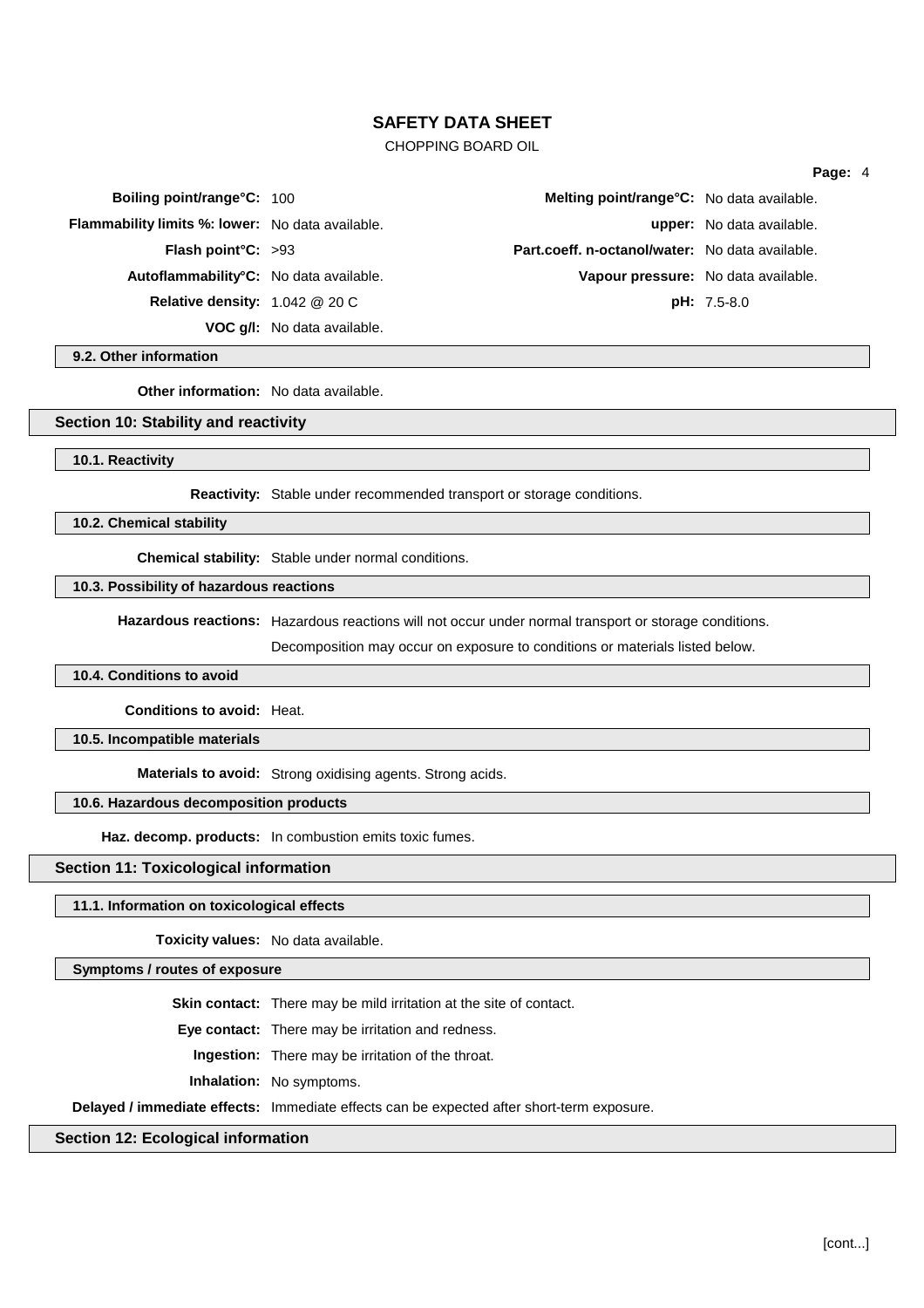# CHOPPING BOARD OIL

**Page:** 5

### **12.1. Toxicity**

**Ecotoxicity values:** No data available.

#### **12.2. Persistence and degradability**

**Persistence and degradability:** Biodegradable.

# **12.3. Bioaccumulative potential**

**Bioaccumulative potential:** No bioaccumulation potential.

**12.4. Mobility in soil**

**Mobility:** Readily absorbed into soil.

### **12.5. Results of PBT and vPvB assessment**

**PBT identification:** This product is not identified as a PBT/vPvB substance.

**12.6. Other adverse effects**

**Other adverse effects:** Negligible ecotoxicity.

**Section 13: Disposal considerations**

**13.1. Waste treatment methods**

**Disposal operations:** Transfer to a suitable container and arrange for collection by specialised disposal

company.

**NB:** The user's attention is drawn to the possible existence of regional or national regulations regarding disposal.

## **Section 14: Transport information**

**14.1. UN number**

**UN number:** not classified

**14.2. UN proper shipping name**

**14.3. Transport hazard class(es)**

**14.4. Packing group**

**14.5. Environmental hazards**

**Environmentally hazardous:** No **Marine Marine Marine** pollutant: No

**14.6. Special precautions for user**

**Special precautions:** No special precautions.

**Section 15: Regulatory information**

**15.1. Safety, health and environmental regulations/legislation specific for the substance or mixture**

**Specific regulations:** Not applicable.